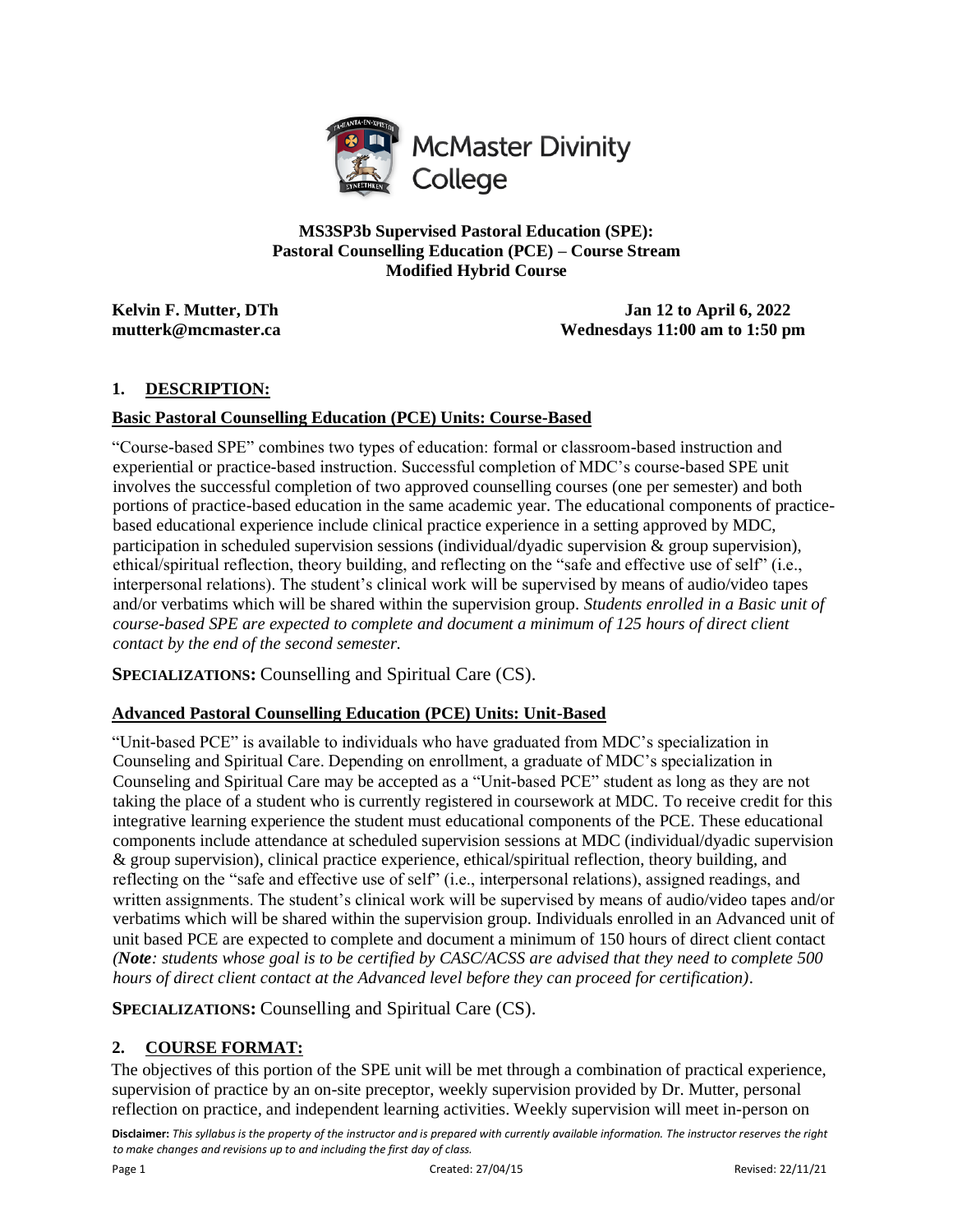alternate weeks and online for the weeks in between. The online supervision component of this course will be delivered using a PHIPA compliant platform.

# **3. INSTRUCTOR:**

*Biography:* Dr. Kelvin Mutter is an Associate Professor (part-time) at McMaster Divinity College. Dr. Mutter is a Registered Psychotherapist (CRPO), an AAMFT Clinical Fellow & Approved Supervisor, a Certified Pastoral Counsellor & Associate Teaching Supervisor (CASC/ACSS); and a Registered Marriage and Family Therapist (CAMFT). Dr. Mutter's ministry and counselling experience includes both his current work as an individual, couple, and family therapist as well as over twelve years in pastoral leadership. Dr. Mutter is married and has three adult children.

# **4. GOALS:**

Students will develop an individual learning contract based on the CASC/ACSS competencies and the CASC/ACSS goals for Pastoral Counselling Education. Students who successfully complete their first SPE Unit will demonstrate *beginner competency* in the following domains.

| <b>CASC/ACSS Competency Domains</b>                                                            |
|------------------------------------------------------------------------------------------------|
| 1. Professional Identity                                                                       |
| Relevant CRPO Competency Domains                                                               |
| 1.4 Integrate awareness of self in relation to professional role.                              |
| 3.3 Maintain self-care and level of health necessary for responsible therapy.                  |
| 3.4 Obtain clinical supervision & consultation when necessary.                                 |
| 4.3 Apply safe and effective use of self in the therapeutic relationship.                      |
| 2. Knowledge                                                                                   |
| 2.1. Spiritual / Religious / Cultural                                                          |
| Relevant CRPO Competency Domains                                                               |
| 1.5 Integrate knowledge of human and cultural diversity in relation to psychotherapy practice. |
| 2.2. Psychological Theories                                                                    |
| Relevant CRPO Competency Domains                                                               |
| 1.2 Work within a framework based upon an established psychotherapeutic theory.                |
| 1.3 Integrate knowledge of comparative psychotherapy relevant to practice.                     |
| 2.3. Research                                                                                  |
| Relevant CRPO Competency Domains                                                               |
| 5.1 Access and apply a range of relevant professional literature.                              |
| 5.2 Use research findings to inform clinical practice.                                         |
| <b>3. Professional Ethical Conduct</b>                                                         |
| Relevant CRPO Competency Domains                                                               |
| 1.5 Integrate knowledge of human and cultural diversity in relation to psychotherapy practice. |
| 3.1 Comply with legal and professional obligations.                                            |
| 3.2 Apply ethical decision making                                                              |
| <b>4. Professional Skills</b>                                                                  |
| 4.1. Therapeutic Relationship                                                                  |
| Relevant CRPO Competency Domains                                                               |
| 2.2 Build and maintain effective relationships.                                                |
| 4.1 Engage in psychotherapy with clients and maintain a professional frame for therapy.        |
| 4.2 Establish and maintain an effective therapeutic relationship.                              |
| 4.3 Apply safe and effective use of self in the therapeutic relationship.                      |
| 4.5 Structure and facilitate the therapeutic process.                                          |
| 4.2. Assessment                                                                                |
| Relevant CRPO Competency Domains                                                               |
| 4.4 Conduct an appropriate risk assessment.                                                    |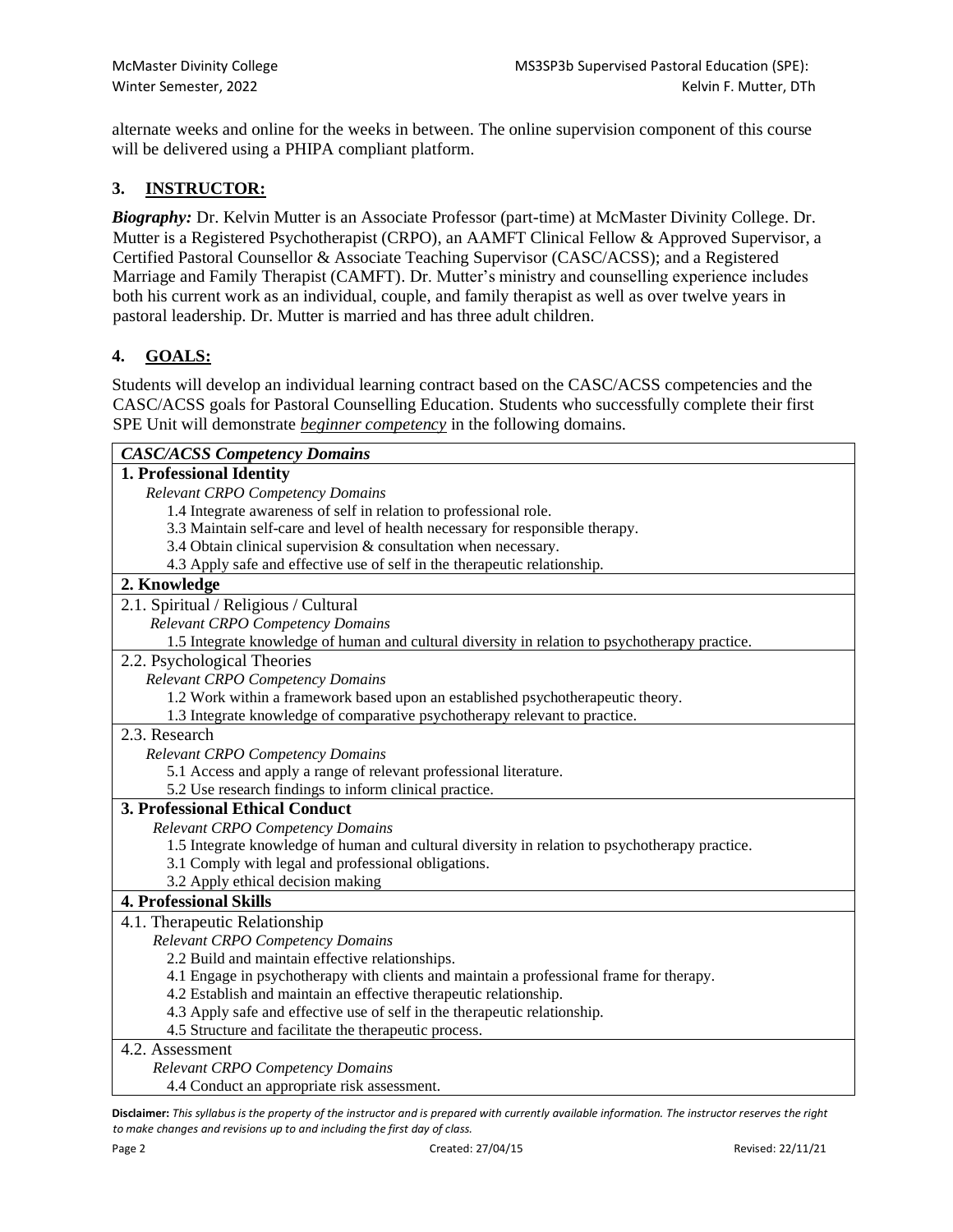| <b>CASC/ACSS Competency Domains</b>                                                            |
|------------------------------------------------------------------------------------------------|
| 4.6 Identify when and how to refer clients appropriately.                                      |
| 4.7 Conduct an effective closure process to end a course of therapy appropriately.             |
| 4.3. Intervention                                                                              |
| <b>Relevant CRPO Competency Domains</b>                                                        |
| 1.2 Work within a framework based upon an established psychotherapeutic theory.                |
| 1.3 Integrate knowledge of comparative psychotherapy relevant to practice.                     |
| 1.5 Integrate knowledge of human and cultural diversity in relation to psychotherapy practice. |
| 4.4. Documentation                                                                             |
| <b>Relevant CRPO Competency Domains</b>                                                        |
| 2.1 Use effective professional communication.                                                  |
| 3.5 Provide reports to third parties.                                                          |
| 4.5. Leadership                                                                                |

# **5. COURSE TEXTS AND READINGS:**

#### **5.1. Required Reading: Books**

**Bookstore:** Texts may be purchased from the *Hurlburt Family Bookstore* located beside the Chapel entrance, opposite Cullen Hall. Due to Covid19 safety measures students are advised to phone or email the bookstore to order books.

Address: Read On Bookstore, 5 International Blvd., Etobicoke, Ontario. M9A 3C3. Bookstore Phone: 416 620 2934 Cell to text orders: 416 668 3434 Email for orders [books@readon.ca](mailto:books@readon.ca)

| Mutter, Kelvin F. (Ed.) Supervised Pastoral Education Placement Handbook. (a                                                                              | Basic & Advanced               |
|-----------------------------------------------------------------------------------------------------------------------------------------------------------|--------------------------------|
| pdf copy of the manual will be posted on A2L)                                                                                                             | <b>SPE</b>                     |
| Taibbi, Robert. The Art of the First Session: Making Psychotherapy Count from                                                                             | Basic & Advanced               |
| the Start. New York: Norton, 2016                                                                                                                         | <b>SPE</b>                     |
| Truscott, Derek, and Kenneth H. Crook. Ethics for the Practice of Psychology in                                                                           | Basic & Advanced               |
| Canada. 3rd ed. Edmonton: University of Alberta Press, 2021.                                                                                              | <b>SPE</b>                     |
| Zuckerman, Edward L. Clinician's Thesaurus: The Guide to Conducting<br>Interviews and Writing Psychological Reports, 8th ed. New York: Guilford,<br>2019. | Basic & Advanced<br><b>SPE</b> |

# **5.2. Required Reading: Articles**

All required articles for this course are available from the periodical databases provided by the McMaster University library.

| Canadian Psychological Association (CPA), Task Force on Outcomes and          | Basic & Advanced |
|-------------------------------------------------------------------------------|------------------|
| Progress Monitoring in Psychotherapy. "Outcomes and Progress Monitoring in    | <b>SPE</b>       |
| Psychotherapy." (posted on A2L)                                               |                  |
| Mutter, Kelvin F. "Case Notes in the Work of Spiritual Care and Counselling." | Basic & Advanced |
| Counselling et Spiritualité / Counselling and Spirituality, 33 (2014) 71–92.  | <b>SPE</b>       |
| (available via ATLA serials)                                                  |                  |
| Strong, Tom, and Helen F. Massfeller. "Negotiating Post-Consultation          | Basic & Advanced |
| 'Homework' Tasks between Counselors and Clients." International Journal       | <b>SPE</b>       |
| for the Advancement of Counselling 32 (2010) 14–30.                           |                  |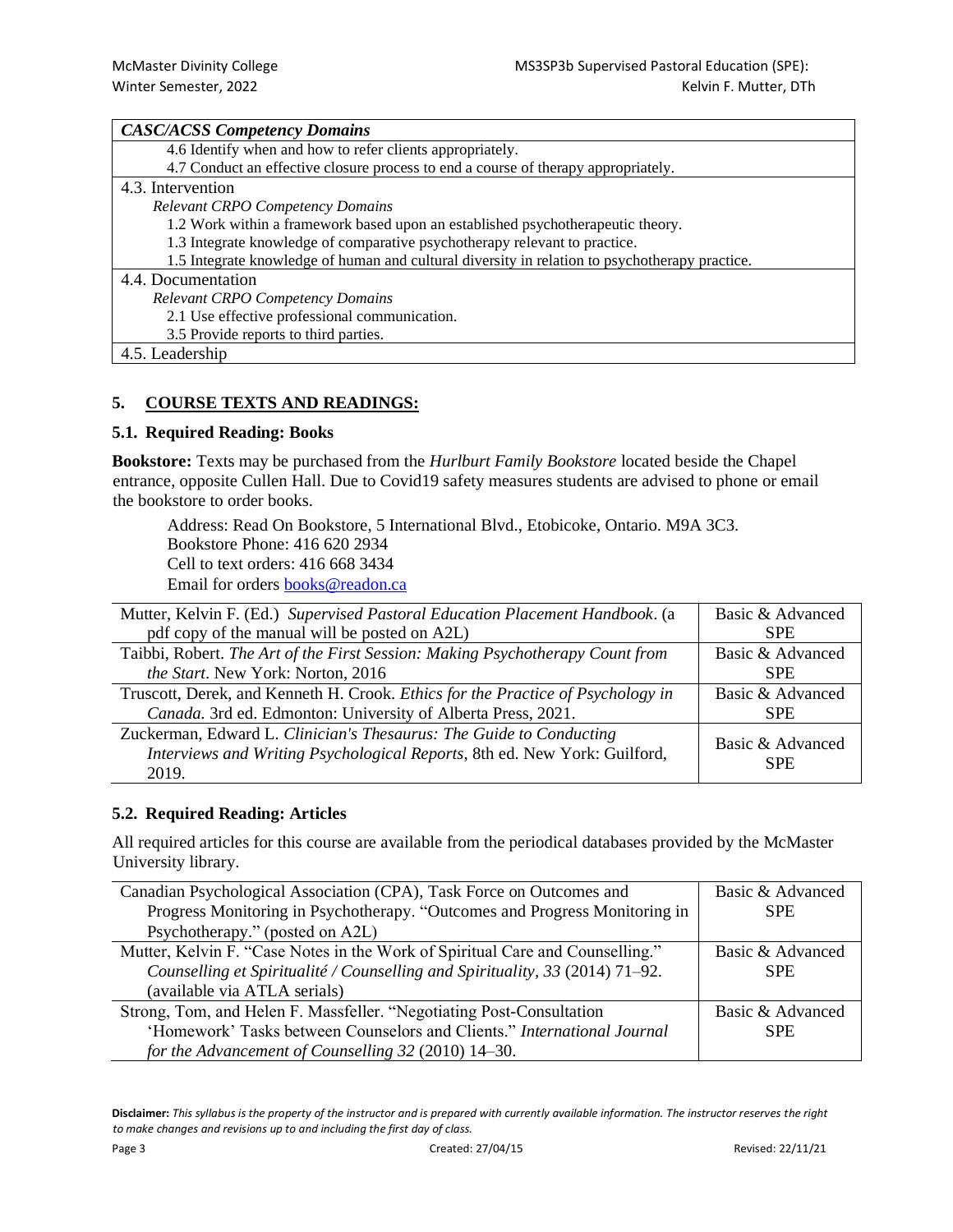# **4. COURSE SCHEDULE:**

| <b>DATE</b>                                                    | <b>LOCATION</b>                                            | <b>CLASS TOPIC / ACTIVITY</b>                                                             |  |  |  |
|----------------------------------------------------------------|------------------------------------------------------------|-------------------------------------------------------------------------------------------|--|--|--|
| Pre-reading: (All) Taibbi, chs 5 & 6; Truscott & Crook, ch. 6; |                                                            |                                                                                           |  |  |  |
| Jan 12, 2022                                                   | In-Person at                                               | Group Discussion and Supervision: The ethics of confidentiality;                          |  |  |  |
|                                                                | <b>MDC</b>                                                 | Case-based Learning                                                                       |  |  |  |
|                                                                | Pre-reading: (All) Taibbi, ch. 7; Truscott & Crook, ch. 7; |                                                                                           |  |  |  |
| Jan 19, 2022                                                   | In-Person at                                               | <b>Group Discussion and Supervision:</b> Treatment Planning; Case-                        |  |  |  |
|                                                                | <b>MDC</b>                                                 | based Learning recording)                                                                 |  |  |  |
| Jan 26, 2022                                                   | Online                                                     | Individual/Dyadic Supervision: Supervision of casework (verbatim                          |  |  |  |
|                                                                |                                                            | or recording)                                                                             |  |  |  |
|                                                                | Pre-reading: (All) Zuckerman, chs. 28 & 29.                |                                                                                           |  |  |  |
| Feb 2, 2022                                                    | In-Person at                                               | Group Discussion and Supervision: Role of Medication; Case-                               |  |  |  |
|                                                                | <b>MDC</b>                                                 | based Learning                                                                            |  |  |  |
| Feb 9, 2022                                                    | Online                                                     | Individual/Dyadic Supervision: Supervision of casework (verbatim                          |  |  |  |
|                                                                |                                                            | or recording)                                                                             |  |  |  |
|                                                                |                                                            | <b>ADVANCED SPE: Book Review</b>                                                          |  |  |  |
|                                                                |                                                            | Pre-reading: (all) Mutter, "Case Notes in the Work of Spiritual Care and Counselling."    |  |  |  |
| Feb 16, 2022                                                   | In-Person at                                               | <b>Group Discussion and Supervision: Role of Case Notes in</b>                            |  |  |  |
|                                                                | <b>MDC</b>                                                 | Treatment: Case-based Learning                                                            |  |  |  |
| Feb 23, 2022                                                   | Online                                                     | Individual/Dyadic Supervision: Supervision of casework (verbatim                          |  |  |  |
|                                                                |                                                            | or recording)                                                                             |  |  |  |
| Mar 2, 2022                                                    | Hybrid Week                                                | <b>Optional Individual/Dyadic Supervision</b>                                             |  |  |  |
|                                                                |                                                            | Pre-reading: (All) Strong & Massfeller article. "Negotiating Post-Consultation 'Homework' |  |  |  |
|                                                                |                                                            | Tasks"; CPA, "Outcomes and Progress Monitoring in Psychotherapy."                         |  |  |  |
| Mar 9, 2022                                                    | In-Person at                                               | Group Discussion and Supervision: "Homework" and Case                                     |  |  |  |
|                                                                | <b>MDC</b>                                                 | <b>Outcome Monitoring; Case-based Learning</b>                                            |  |  |  |
|                                                                |                                                            | <b>BASIC &amp; ADVANCED SPE:</b> Written Case Note based on Case                          |  |  |  |
|                                                                |                                                            | Study (due March 9, 2022)                                                                 |  |  |  |
| Mar 16, 2022                                                   | Online                                                     | Individual/Dyadic Supervision: Supervision of casework (verbatim                          |  |  |  |
|                                                                |                                                            | or recording)                                                                             |  |  |  |
|                                                                |                                                            |                                                                                           |  |  |  |
| Mar 23, 2022                                                   | In-Person at                                               | <b>Group Discussion and Supervision:</b> Case-based Learning                              |  |  |  |
|                                                                | <b>MDC</b>                                                 |                                                                                           |  |  |  |
| Mar 30, 2022                                                   | Online                                                     | Individual/Dyadic Supervision: Supervision of casework (verbatim                          |  |  |  |
|                                                                |                                                            | or recording)                                                                             |  |  |  |
| April 6, 2022                                                  | In-Person at<br><b>MDC</b>                                 | Final Evaluations: Scheduled Individual Appts.                                            |  |  |  |

# **6. EXPECTATIONS AND ASSIGNMENTS (Winter 2021)**

| <b>Assignments</b>                | <b>Assignment Due Date</b> |                     |
|-----------------------------------|----------------------------|---------------------|
|                                   | <b>Basic SPE Unit</b>      | <b>Advanced SPE</b> |
|                                   | (Course-based)             | Unit (Unit-based)   |
| <b>Required Reading</b>           | weekly                     | weekly              |
| "Use of Self" Reflection Journals | weekly                     | weekly              |
| <b>Verbatim or Recording</b>      | Weekly                     | Weekly              |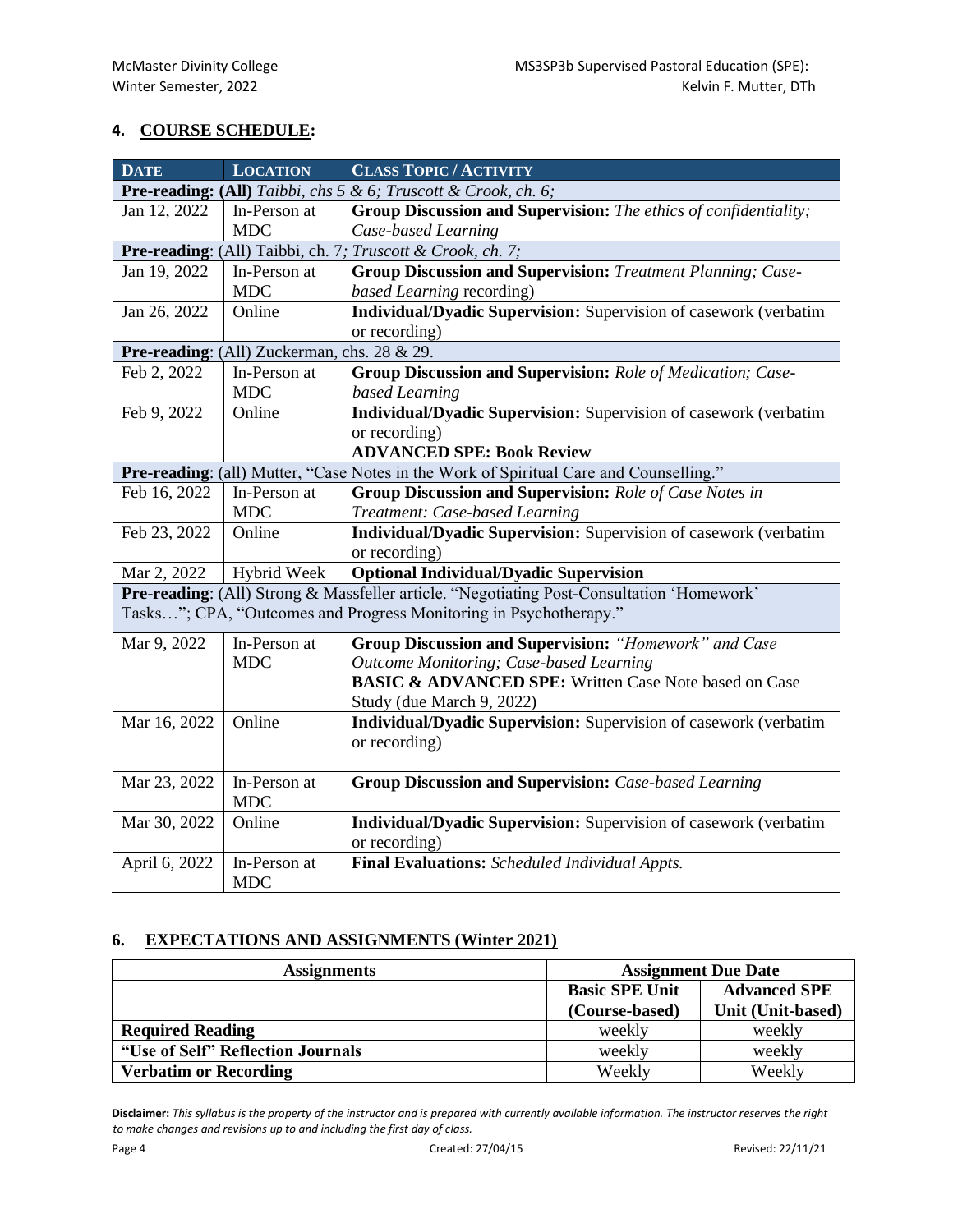| <b>Assignments</b>                           | <b>Assignment Due Date</b> |               |
|----------------------------------------------|----------------------------|---------------|
| <b>Book Review: Truscott and Crook</b>       | ---                        | Feb 16, 2022  |
| <b>Written Case Note based on Case Study</b> | Mar 9, 2022                | Mar 9, 2022   |
| <b>Final Evaluation</b>                      | April 6, 2022              | April 6, 2022 |

## **Attendance & Participation**

Except for illness or extenuating circumstances students are expected to be at their placement site each week of the SPE Unit. In the event of an absence, it is the student's responsibility to directly inform both their on-site as well as the SPE instructor.

Except for illness or extenuating circumstances students are expected to attend all scheduled supervision sessions at MDC and participate in the learning activities. Participation in this supervision includes preparing a written verbatim of a counselling encounter using the assigned format which will be presented as a case study and engaging with the supervisory conversation.

# **6.1. "Reflecting On" practice**

# *Learning Objectives*

- To demonstrate awareness of the impact of the client's context on the therapeutic process.
- To employ effective skills in observation of self, the client, and the therapeutic process.
- To demonstrate awareness and maintenance of appropriate therapeutic boundaries.
- To demonstrate awareness of the impact of the therapist's subjective context on the therapeutic process.
- To recognize the impact of power dynamics within the therapeutic relationship.
- To protect client from imposition of the therapist's personal issues.
- To employ effective and congruent verbal and non-verbal communication.

# **6.1.1. "Use of Self" Reflection Journals (Knowing, Being, Doing)**

The best counsellors and clinicians reflect on and learn from both their failures as well as their successes. The student will keep a weekly journal (approx. 1 hour per week) in which they identify and briefly reflect on important situations and/or concerns that arise during their placement. It is permissible for a student to reflect on the same situation/question over the course of multiple weeks. This journal is intended to promote self-awareness as well as awareness of others. This journal is for personal use only and will not be graded.

#### *Writing the Journal*

Step 1: Select and describe an experience or situation in your placement that was significant.

- Step 2: Identify the issues that are of concern to the client, including the feelings evoked within the client, as well as the client's world of meaning as it applies to the issue/situation.
- Step 3: Identify your awareness of your responses to the client's story: e.g., emotions that were evoked, personal issues (past or present) that may have been evoked, personal beliefs or biases that have been evoked, etc.
- Step 4: Reflect on this experience in light of the CASC/ACSS and CRPO codes of ethical practice. Are any issues are raised with respect to your response to this situation?
- Step 5: Reflect on this experience in light of Scripture; allow the words, scenes, passages of Scripture to surface and shape your thinking.
- Step 6: Identify what you have learned from this experience and how it has shaped your view of yourself as both a counsellor and a ministering person.

**Disclaimer:** *This syllabus is the property of the instructor and is prepared with currently available information. The instructor reserves the right to make changes and revisions up to and including the first day of class.*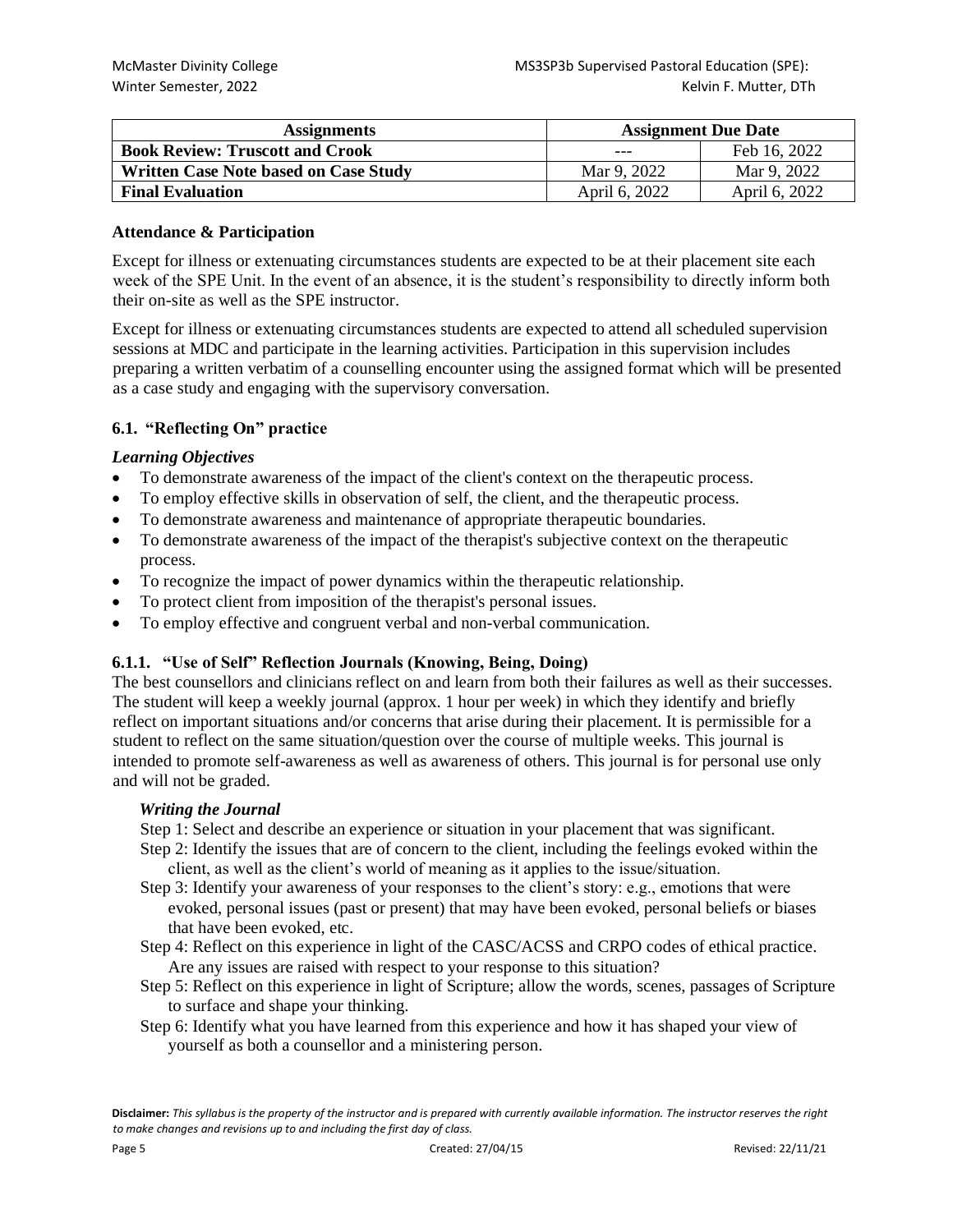# **6.1.2. Verbatims and Audio/Video Recordings of Counselling Sessions Weekly**

# **6.1.2.1. Audio/Video Recordings of Counselling Sessions**

The best student learning results from observing one's own work and reflecting on it. Each week students are required to provide evidence of their growing edges as a counsellor and their counselling skills by presenting a portion of an audio recording of a session with a client. Students whose placements do not permit them to record counselling sessions will need to speak with the course professor about a suitable alternative learning experience: e.g., record a session with a fellow student who has consented to be part of a mock interview scenario, or a write a verbatim of a session.

# *Instructions*:

- Record a counselling session.
- Follow the instructions in the *SPE Placement Handbook* titled: "Use of Audio and Video Recordings for Supervision Purposes."
- Select a brief portion of the session for which you desire feedback. Audio selections may be chosen because i) a student wishes to demonstrate a successful use of a counselling skill, ii) a student wants feedback on their use of a particular skill or use of skills, iii) a student is feeling 'lost' and is seeking guidance as to how to respond to what has been said, or iv) for other reasons.
- Ask yourself the following questions as you prepare to present this recording.
	- o What do you believe you did well in this session / segment?
	- o What do you want the instructor/group to focus on as they listen to the recording? Is there a specific question you wish to have answered?

### **6.1.2.2. Verbatim Assignments**

Students will reflect on, and write a verbatim report derived from, a single counselling session. These verbatim reports will be 8 pages, single-spaced, adhere to the verbatim format provided to the class.

# *Instructions*:

• Listen to a recording of a counselling session with client and transcribe a five-minute segment that you wish to reflect on.

**NOTE 1:** In the absence of a recording, the student will, immediately after the session, write a transcript of a segment of the counselling session based on their memory.

**NOTE 2:** To obscure the client's identity and protect their confidentiality students are required to omit and/or change any information that may identify the person (e.g., name, names and ages of family members, number of children, employment data, affiliations, etc.).

- Use the transcription to write a verbatim account (cf. Practicum Manual) of the counselling session that includes the following elements.
	- o Known Facts, Pre-constructions, and Initial Observations.
	- o Verbatim of the conversation.
	- o Reflection on the conversation.

### **6.1.3. Final Placement Evaluations (Knowing, Being, Doing) April 6, 2022**

The purpose of these evaluations is to identify and reinforce what the student has learned in the SPE Unit.

- The student will meet with their on-site supervisor to complete and review the counselling skills rating sheet that will be provided.
- The student and the SPE course instructor will each complete the CASC/ACSS evaluation form and meet to discuss these evaluations during the week of April 5–9, 2021.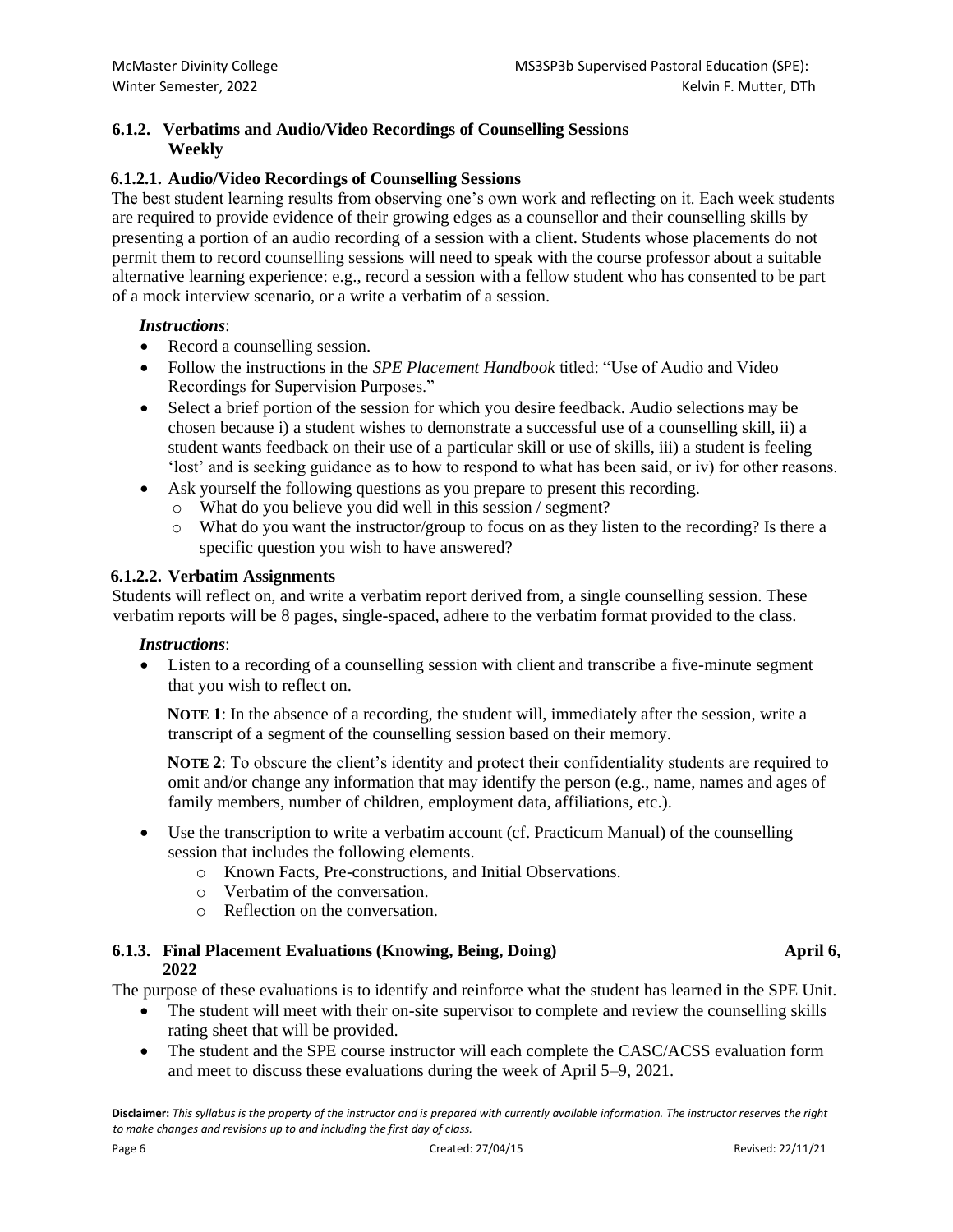# **6.2. "Reflecting For" practice**

# **6.2.1. Learning Contract (Knowing, Being, Doing)**

The student will, in collaboration, with their Field Instructor revisit and update their learning goals for the winter semester.

### **6.2.2. Assessment (Knowing, Doing) March 9, 2022**

Draw on in-class discussion, the texts, and the Practicum Handbook to write an assessment for the case study. Assignment should not exceed two pages (single spaced).

### *Questions to consider.*

- What does the client perceive to be the core problem?
- Identify relevant historical data present in the case study? What potentially relevant historical data (perhaps not mentioned) would you ask about? Provide a brief statement of the purpose of this/these question(s).
- Has the client tried anything to cope with his situation? If so, how? Outcome?
- What skills, insights, competencies, etc. do you discern in the client's story (e.g., evidences of or potential for change)? You are free to imagine or add data as long as it is consistent with the initial case data.
- How do you think the client would answer the question "How do you think that counselling will help you?" (i.e., counselling goal)
- What factors might help support the change process?
- What do you perceive to be the core problem?
- What do you see to be the "next step" in counselling this individual?

# **6.2.3. Advanced SPE: Book Review (Knowing, Being, Doing) Feb 16, 2022**

Students who have been approved by CASC for "Advanced training" are expected to the Truscott and Crook text in its entirety and to prepare a ten (10) page paper (about 2500 words) in which they reflect on how this text has formed their understanding and practice of ethical clinical behaviour.

# **7. COURSE ADMINISTRATION:**

# **Instructor Availability:**

Throughout the course, Dr. Mutter will be available via email (mutterk@mcmaster.ca), WebEx and the discussion forum on Avenue to Learn. During the hybrid week, Dr. Mutter will be available for one-onone consultation after class and during breaks on the days class is scheduled.

# **Interpersonal Interactions:**

*General: Please respect the opinions of others, even if you do not agree with them. Feel free to respond* logically and in an orderly manner.

Students are encouraged to…

- Arrive on time.
- Stay for the entire SPE session.
- Not engage in anything during the SPE session that prevents them or others from focusing and participating in the discussions.
- Not to carry on private conversations. This applies to spoken and electronic communication. If something is unclear, the whole group will benefit by a question being asked out loud.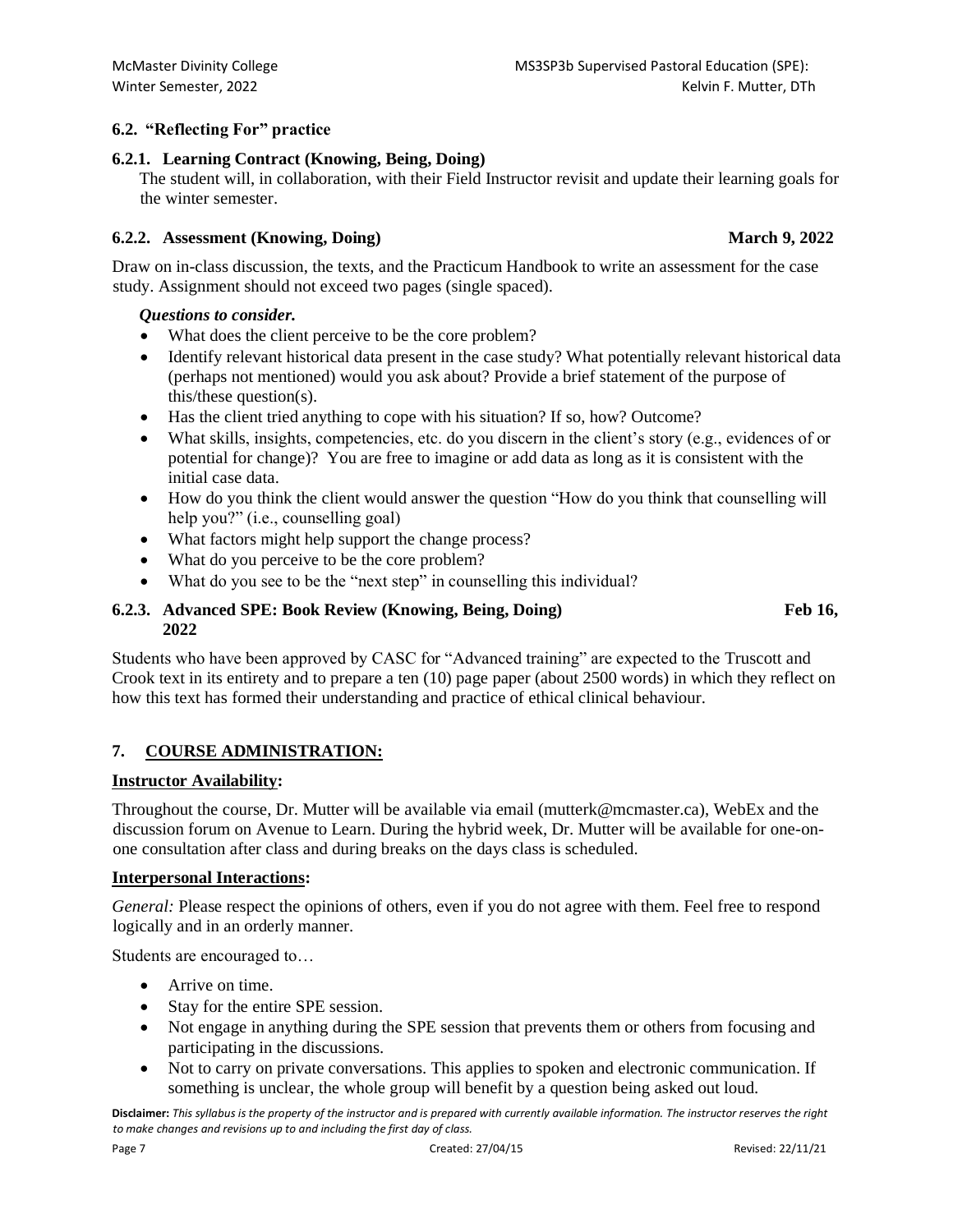• Silence cell phones and related devices during class. If a student must for some reason accept a phone call, he or she ought to discretely leave the SPE session to do so.

# **Written Work:**

## *Gender Inclusive Language:*

McMaster Divinity College uses inclusive language for human beings in worship services, student written materials, and all its publications. It is expected that inclusive language will be used in chapel services and all MDC assignments. In reference to biblical texts, the integrity of the original expressions and the names of God should be respected, but you will need to use gender inclusive language for humans, and you will need to quote from a gender-inclusive version such as the following: NRSV (1989), NCV (1991), TEV/GNB/GNT (1992), CEV (1995), NLT (1996), TNIV (2005), and the Common English Bible (CEB 2011).

### *College Style for Written Work:*

All written work—unless informed otherwise by the professor—is to be submitted in accordance with the *McMaster Divinity College Style Guide for Essays and Theses*, available on the McMaster Divinity College website (https://mcmasterdivinity.ca/resources-forms/mdc-style-guide/).

#### *Length:*

Students are expected to adhere to the assignment page / word count. If a paper exceeds the word count, grace will be accorded for the first 10%. However, the grade will be reduced by 1/3 of a letter grade for each additional 10% a paper exceeds the stipulated word count.

### *Submission of Written Work:*

All written work is to be submitted by email in either MSWord format, "Rich Text Format" (i.e., \*.rtf), or as an Open Office document. PDF files are not acceptable as it can be more difficult to provide comments and feedback on the assignment.

#### *Deadlines*:

All assignments are due on the day indicated (by email before 5 p.m. of the day due). A late penalty of 2% per day will be applied to all assignments submitted after the deadline unless an extension has been obtained from the instructor prior to the deadline. Assignments cannot be submitted after December 10, 2020 without written permission from the Office of the Registrar.

#### *Statement on Academic Honesty:*

Academic dishonesty is a serious offence that may take any number of forms, including plagiarism, the submission of work that is not one's own or for which previous credit has been obtained, and/or unauthorized collaboration with other students. Academic dishonesty can result in severe consequences, e.g., failure of the assignment, failure of the course, a notation on one's academic transcript, and/or suspension, or expulsion from the College. Students are responsible for understanding what constitutes academic dishonesty. Please refer to the McMaster University Academic Integrity Policy - http://www.mcmasterdivinity.ca/programs/rules-regulations.

# **8. Recommended Reading:**

Bannink, Fredrike. 1001 Solution-Focused Questions: Handbook for Solution-Focused Interviewing. New York: Norton, 2010.

Bannink, Fredrike. *101 Solution-Focused Questions for Help with Anxiety*. New York: Norton, 2015.

Bannink, Fredrike. *101 Solution-Focused Questions for Help with Depression*. New York: Norton, 2015.